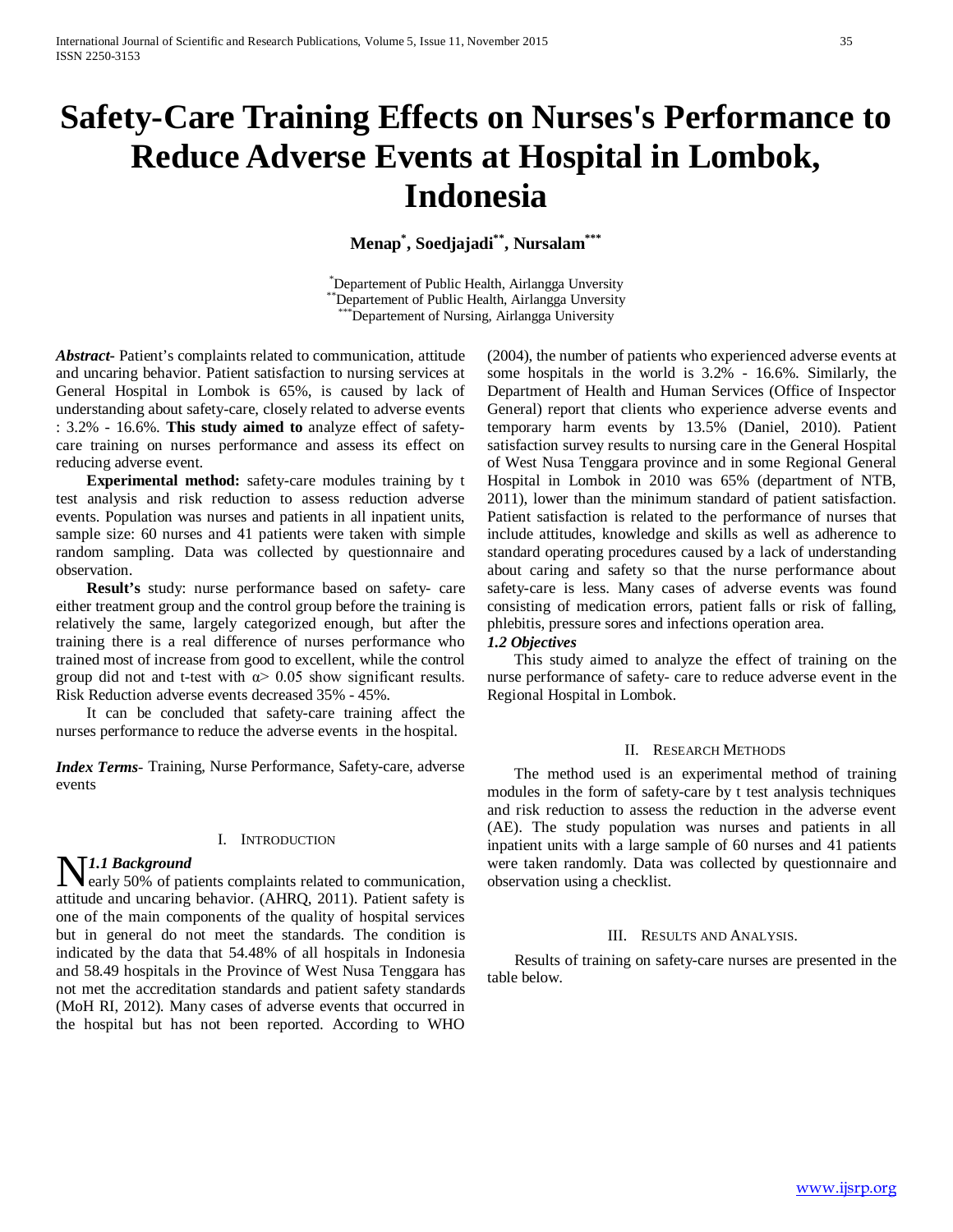| Comprehension     | Category | Trained Nurse Group<br>(A) | <b>Nurses</b><br>Group<br>Trained (B) | <b>Not</b> |
|-------------------|----------|----------------------------|---------------------------------------|------------|
|                   |          | n                          | n                                     |            |
| Very Good<br>Good |          | $5(10\%)$<br>25 (89.3%)    | $4(7.1\%)$<br>26 (92.9%)              |            |
| Enough            |          | $\boldsymbol{0}$           | $\boldsymbol{0}$                      |            |
| Less              |          | $\theta$                   | $\theta$                              |            |
| Amount            |          | 30(100%)                   | 30(100%)                              |            |

# **Table 1 The Data of Nurses Understanding About Safety-Care Before Training**

 Based on Table 1, it can be seen that the understanding of the two groups before the safety-care trained are relatively the same that are mostly located in either category, namely 89.3%

and 92.9%. This data is important as the material for the evaluation of training results. While the data after training was presented in Table 2.

## **Table 2 Data of Nurses Understanding About Safety-Care After Training**

| Pemahaman | Trained Nurse Group (A) | <b>Nurses</b><br>Trained (B) | Group | <b>Not</b> |
|-----------|-------------------------|------------------------------|-------|------------|
|           | n                       | n                            |       |            |
| Very Good | 20 (71.4%)              | 5(17.9%)                     |       |            |
| Good      | 10(28.6)                | $30(82.1\%)$                 |       |            |
| Adequate  |                         | 0                            |       |            |
| Less      |                         | $\left($                     |       |            |
| Jumlah    | 30(100%)                | 30 (100%)                    |       |            |
|           |                         |                              |       |            |

 The data in Table 2 indicate a difference of understanding nurses trained (treatment group) or Group A with nurses who are not trained (control group) or Group B. Group A who understand safety-care is very good increased from 10% to 71%, while group B who understand safety-care is very good at 17.9%.

 The effects of training on the nurses performance of safetycare and decrease adverse events outlined in Table 3 below.

|                                  |                 | Before   |          | After    |          | <b>Risk Reduction</b> |         |
|----------------------------------|-----------------|----------|----------|----------|----------|-----------------------|---------|
| of<br>Indicator<br>Adverse Event |                 |          |          |          |          | (RR)                  |         |
|                                  |                 | Hospital | Hospital | Hospital | Hospital | (A)                   | (B)     |
|                                  |                 | (A)      | (B)      | (A)      | (B)      |                       |         |
| <b>Medication Errors</b>         | No error        | 18       | 15       | 26       | 15       |                       |         |
|                                  | Error           | 23       | 26       | 15       | 26       | 0.35                  | 0.00    |
| Phlebitis                        | N <sub>0</sub>  | 10       | 22       | 22       | 20       |                       |         |
|                                  | <b>Flebitis</b> | 31       | 19       | 19       | 21       | 0.39                  | $-0.11$ |
| Decubitus                        | N <sub>0</sub>  | 22       | 22       | 25       | 22       |                       |         |
|                                  | Decubitus       | 19       | 19       | 16       | 19       | 0.16                  | 0.00    |
| Patients fall                    | N <sub>0</sub>  | 8        | 8        | 24       | 9        |                       |         |
|                                  | Low risk        | 18       | 18       | 17       | 17       | 0.05                  | 0.05    |
|                                  | High risk       | 15       | 15       | $\Omega$ | 15       | 1.00                  | 0.00    |
| Surgical<br>wound<br>infection   | N <sub>0</sub>  | 23       | 26       | 27       | 25       |                       |         |
|                                  | Infection       | 18       | 15       | 14       | 16       | 0.22                  | $-0.07$ |

**Table 3 Data Adverse Events Before and After Safety-Care Training in Hospital A and Hospital B**

 Number of medication errors are all data errors ranging from category A (circumstances or events that have the capacity to cause error, but no actual error occurred) to category I (an

error occurs that may have contributed to or caused the death of the patient). Data phlebitis are all conditions ranging from signs and symptoms of phlebitis reached an advanced stage. Data